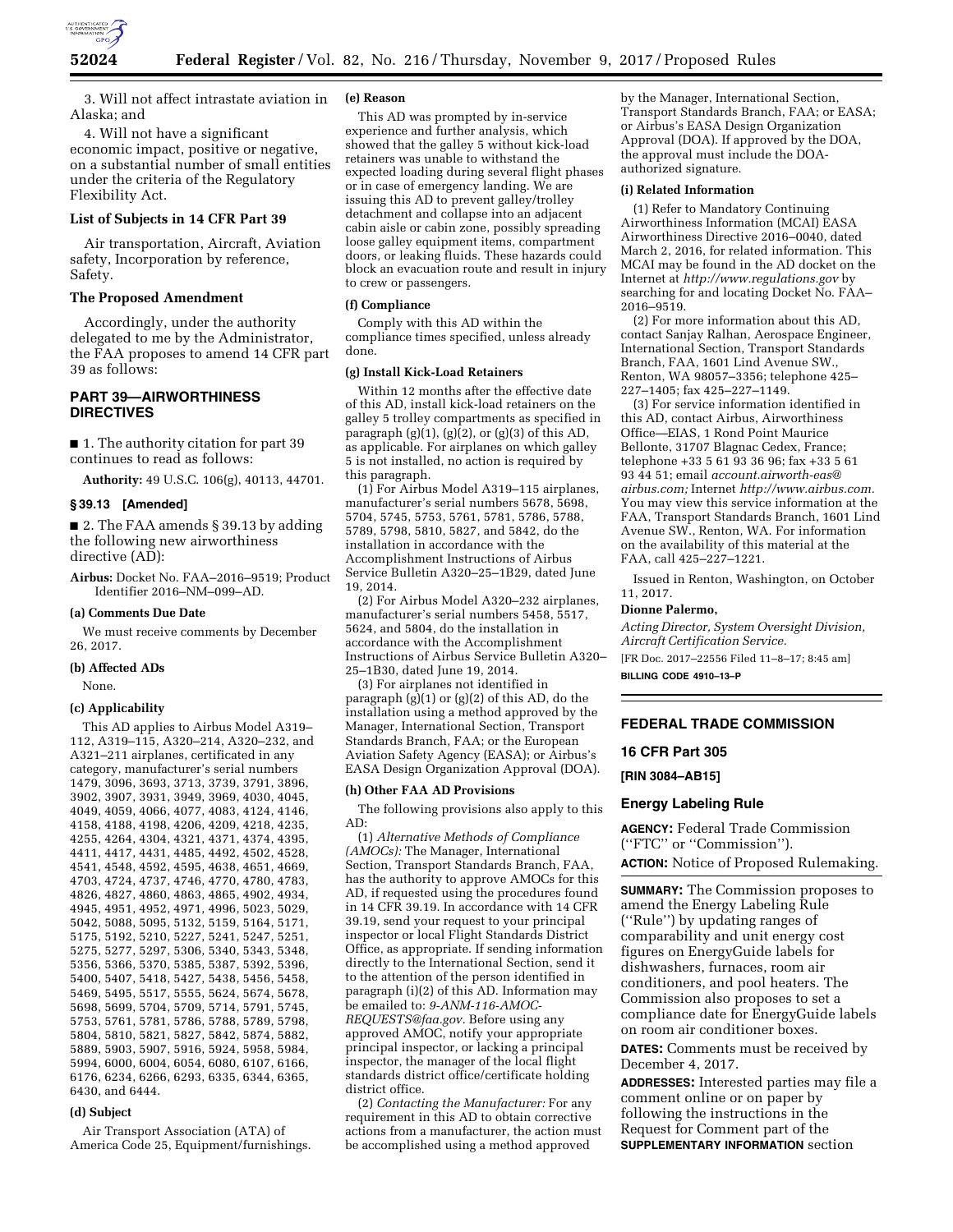below. Write ''Energy Label Ranges, Matter No. R611004'' on your comment, and file your comment online at *[https://](https://ftcpublic.commentworks.com/ftc/labelranges)  [ftcpublic.commentworks.com/ftc/](https://ftcpublic.commentworks.com/ftc/labelranges)  [labelranges](https://ftcpublic.commentworks.com/ftc/labelranges)* by following the instructions on the web-based form. If you prefer to file your comment on paper, mail your comment to the following address: Federal Trade Commission, Office of the Secretary, 600 Pennsylvania Avenue NW., Suite CC–5610 (Annex E), Washington, DC 20580, or deliver your comment to the

following address: Federal Trade Commission, Office of the Secretary, Constitution Center, 400 7th Street SW., 5th Floor, Suite 5610 (Annex E), Washington, DC 20024.

## **FOR FURTHER INFORMATION CONTACT:**

Hampton Newsome, (202) 326–2889, Attorney, Division of Enforcement, Bureau of Consumer Protection, Federal Trade Commission, Room CC–9528, 600 Pennsylvania Avenue NW., Washington, DC 20580.

## **SUPPLEMENTARY INFORMATION:**

## **I. Background**

The Commission issued the Energy Labeling Rule ("Rule") in 1979,<sup>1</sup> pursuant to the Energy Policy and Conservation Act of 1975 (EPCA).2 The Rule requires energy labeling for major home appliances and other consumer products to help consumers compare competing models. It also contains labeling requirements for refrigerators, refrigerator-freezers, freezers, dishwashers, water heaters, clothes washers, room air conditioners, furnaces, central air conditioners, heat pumps, plumbing products, lighting products, ceiling fans, and televisions.

The Rule requires manufacturers to attach yellow EnergyGuide labels to many covered products and prohibits retailers from removing these labels or rendering them illegible. In addition, it directs sellers, including retailers, to post label information on Web sites and in paper catalogs from which consumers can order products. EnergyGuide labels for most covered products contain three key disclosures: Estimated annual energy cost, a product's energy consumption or energy efficiency rating as determined by DOE test procedures, and a comparability range displaying the highest and lowest energy costs or efficiency ratings for all similar models. For cost calculations, the Rule specifies national average costs for applicable

energy sources (*e.g.,* electricity, natural gas, oil) as calculated by DOE. Under the Rule, the Commission periodically updates comparability range and annual energy cost information based on manufacturer data submitted pursuant to the Rule's reporting requirements.3 The Rule sets a five-year schedule for updating range of comparability and annual energy cost information.4

## **II. Proposed Amendments**

As discussed below, the Commission proposes to update comparability ranges (Appendices A–J to Part 305) and national average energy cost figures (Appendix K to Part 305) for several product categories consistent with the Rule's five-year schedule. This document also contains changes to EnergyGuide label location for room air conditioners previously announced by the Commission.5

## **A. Comparability Range and Energy Cost Revisions**

In accordance with the Rule's fiveyear schedule for label updates, the Commission publishes proposed revisions to the comparability range and energy cost information for dishwashers, furnaces, pool heaters, and room air conditioners.6 The comparability ranges (*i.e.,* scales) show the highest and lowest energy costs or energy efficiency ratings of models similar to the labeled product. The Commission derives these ranges from annual data submitted by manufacturers. In addition, the Commission is updating the average energy cost figures manufacturers must use to calculate a model's estimated energy cost for the label based on national average cost figures published by DOE.7 To effect these changes, the Commission proposes amendments to the applicable tables in the Rule's appendices. Manufacturers must begin using this new information on product labels within 90 days after publication

5The amendments include minor clarifying language to section 305.10(c) regarding the placement of energy cost information on the labels for certain models that have energy costs falling outside of the current ranges. The amendments also include changes to correct rule language in section 305.5 (obsolete reference to LED bulbs), section 305.8 (reference to the timing of reporting requirements), section 305.12 (sample label references for central air conditioners labels), and section 305.16 (plumbing disclosures).

6 16 CFR 305.10. This document also proposes to update the sample labels in the Rule's appendices to reflect the new range and cost information and to include the minor label content changes discussed in this document.

7 82 FR 21213 (May 5, 2017) (DOE notice for ''Representative Average Unit Costs of Energy'').

of a final rule in this proceeding. Manufacturers do not have to relabel products labeled prior to the effective date. The Commission also proposes amending the energy cost tables in Appendix K to clarify the cost applicable to various covered products.8

The Commission does not propose amending range and cost information for EnergyGuide labels for refrigerators, freezers, clothes washers, water heaters, central air conditioners, and televisions because label information for these products has been updated recently.9 Changing labels for these products again would unnecessarily burden manufacturers and potentially confuse consumers by introducing new label information in the marketplace so soon after recent changes.10

# *B. Room Air Conditioner Labels on Packages*

The proposed amendments also set a compliance date for changes to room air conditioner labels previously announced by the Commission. In 2015, the Commission announced final amendments to require labels on room air conditioner boxes and replace the EER (''Energy Efficiency Ratio'') disclosure with CEER (''Combined Energy Efficiency Ratio'') (80 FR 67285, 67292–3 (Nov. 2, 2015)). However, to reduce burden on manufacturers that use both the U.S. and Canadian labels, the Commission delayed a compliance date announcement until Natural Resources Canada (NRCan), which administers the Canadian EnerGuide labeling program, had announced similar provisions. On December 28, 2016, NRCan published regulatory amendments providing manufacturers the option to print the EnerGuide label on packaging (Canada Gazette, Vol. 150, No. 26 (Dec. 28, 2016)) in lieu of affixing the EnerGuide label to the product. Thus, now it is appropriate to announce a compliance date.

To ensure ample time for manufacturers to redesign packaging, the Commission proposes to set an effective date of October 1, 2018. This date should coincide with the beginning of the product season giving

10The Commission followed a similar approach during the last cycle of range and cost updates. *See*  78 FR 1779 (Jan. 9, 2013).

<sup>1</sup> 44 FR 66466 (Nov. 19, 1979).

<sup>2</sup> 42 U.S.C. 6294. EPCA also requires the Department of Energy (DOE) to develop test procedures that measure how much energy appliances use, and to determine the representative average cost a consumer pays for different types of energy.

<sup>3</sup> 16 CFR 305.10.

<sup>4</sup> 16 CFR 305.10.

<sup>8</sup>Applicable energy cost figures for ceiling fans, lighting products, and televisions appear in sections 305.13 (effective September 17, 2018), 305.15, and 305.17 respectively.

<sup>9</sup>See 81 FR 63634 (Sept. 15, 2016) (new range information for refrigerators and freezers, water heaters, and central air conditioners effective June 12, 2017); 81 FR 7201 (Feb. 11, 2016) (new ranges for clothes washers effective May 11, 2016); and 80 FR 16259 (Mar. 27, 2015) (updated ranges for televisions effective July 15, 2015).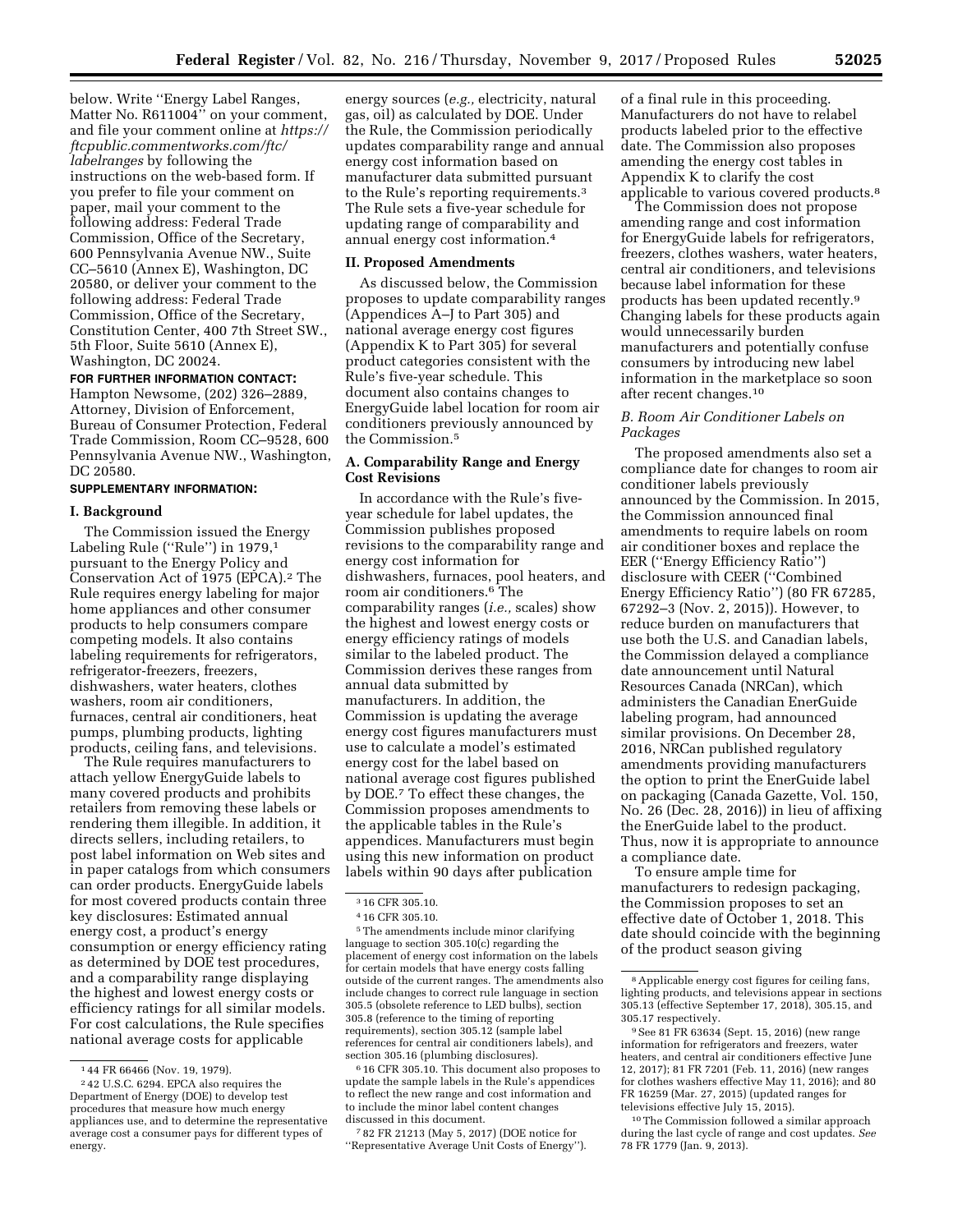manufacturers ample time to comply without undue burden. However, manufacturers may begin using labels on packages immediately after the Commission publishes final amendments to the ranges.11 Consistent with the Rule's schedule for range updates (§ 305.10), this document includes proposed comparability range updates for room ACs and amendments to transition from the EER to CEER disclosure on the label. Under the Commission's rules, new ranges must appear on labels within 90 days (§ 305.10) following publication of the final range amendments. In meeting the 90-day requirement, room AC manufacturers may either update their existing adhesive labels affixed to the unit itself or transition to the box labels.

## **III. Request for Comment**

You can file a comment online or on paper. For the Commission to consider your comment, we must receive it on or before December 4, 2017. Write ''Energy Label Ranges, Matter R611004'' on your comment. Your comment—including your name and your state—will be placed on the public record of this proceeding, including, to the extent practicable, on the public Commission Web site, at *[https://www.ftc.gov/policy/](https://www.ftc.gov/policy/public-comments) [public-comments.](https://www.ftc.gov/policy/public-comments)* 

Postal mail addressed to the Commission is subject to delay due to heightened security screening. As a result, we encourage you to submit your comments online. To make sure that the Commission considers your online comment, you must file it at *[https://](https://ftcpublic.commentworks.com/ftc/labelranges) [ftcpublic.commentworks.com/ftc/](https://ftcpublic.commentworks.com/ftc/labelranges)  [labelranges,](https://ftcpublic.commentworks.com/ftc/labelranges)* by following the instructions on the web-based form. If this document appears at *[https://](https://www.regulations.gov) [www.regulations.gov,](https://www.regulations.gov)* you also may file a comment through that Web site.

If you prefer to file your comment on paper, write ''Energy Label Ranges, Matter R611004'' on your comment and on the envelope, and mail your comment to the following address: Federal Trade Commission, Office of the Secretary, 600 Pennsylvania Avenue NW., Suite CC–5610 (Annex E), Washington, DC 20580, or deliver your comment to the following address: Federal Trade Commission, Office of the Secretary, Constitution Center, 400 7th Street SW., 5th Floor, Suite 5610 (Annex E), Washington, DC 20024. If possible, submit your paper comment to the Commission by courier or overnight service.

Because your comment will be placed on the publicly accessible FTC Web site at *[https://www.ftc.gov,](https://www.ftc.gov)* you are solely responsible for making sure that your comment does not include any sensitive or confidential information. In particular, your comment should not include any sensitive personal information, such as your or anyone else's Social Security number; date of birth; driver's license number or other state identification number, or foreign country equivalent; passport number; financial account number; or credit or debit card number. You are also solely responsible for making sure that your comment does not include any sensitive health information, such as medical records or other individually identifiable health information. In addition, your comment should not include any ''trade secret or any commercial or financial information which . . . is privileged or confidential''–as provided by Section 6(f) of the FTC Act, 15 U.S.C. 46(f), and FTC Rule 4.10(a)(2), 16 CFR 4.10(a)(2)– including in particular competitively sensitive information such as costs, sales statistics, inventories, formulas, patterns, devices, manufacturing processes, or customer names.

Comments containing material for which confidential treatment is requested must be filed in paper form, must be clearly labeled ''Confidential,'' and must comply with FTC Rule 4.9(c). In particular, the written request for confidential treatment that accompanies the comment must include the factual and legal basis for the request, and must identify the specific portions of the comment to be withheld from the public record. *See* FTC Rule 4.9(c). Your comment will be kept confidential only if the General Counsel grants your request in accordance with the law and the public interest. Once your comment has been posted on the public FTC Web site—as legally required by FTC Rule 4.9(b)—we cannot redact or remove your comment from the FTC Web site, unless you submit a confidentiality request that meets the requirements for such treatment under FTC Rule 4.9(c), and the General Counsel grants that request.

Visit the Commission Web site at *<https://www.ftc.gov>*to read this document and the news release describing it. The FTC Act and other laws that the Commission administers permit the collection of public comments to consider and use in this proceeding, as appropriate. The Commission will consider all timely and responsive public comments that it receives on or before December 4, 2017. You can find more information,

including routine uses permitted by the Privacy Act, in the Commission's privacy policy, at: *[https://www.ftc.gov/](https://www.ftc.gov/site-information/privacy-policy) [site-information/privacy-policy.](https://www.ftc.gov/site-information/privacy-policy)* 

Because written comments appear adequate to present the views of all interested parties, the Commission has not scheduled an oral hearing regarding these proposed amendments. Interested parties may request an opportunity to present views orally. If such a request is made, the Commission will publish a document in the **Federal Register**  stating the time and place for such oral presentation(s) and describing the procedures that will be followed. Interested parties who wish to present oral views must submit a hearing request, on or before November 24, 2017, in the form of a written comment that describes the issues on which the party wishes to speak. If there is no oral hearing, the Commission will base its decision on the written rulemaking record.

### **IV. Paperwork Reduction Act**

The current Rule contains recordkeeping, disclosure, testing, and reporting requirements that constitute information collection requirements as defined by 5 CFR 1320.3(c), the definitional provision within the Office of Management and Budget (OMB) regulations that implement the Paperwork Reduction Act (PRA). OMB has approved the Rule's existing information collection requirements through November 30, 2019 (OMB Control No. 3084 0069). The proposed amendments do not change the substance or frequency of the recordkeeping, disclosure, or reporting requirements and, therefore, do not require further OMB clearance.

### **V. Regulatory Flexibility Act**

The provisions of the Regulatory Flexibility Act relating to a Regulatory Flexibility Act analysis (5 U.S.C. 603– 604) are not applicable to this proceeding because the proposed amendments do not impose any new obligations on entities regulated by the Energy Labeling Rule. As explained elsewhere in this document, the proposed amendments do not significantly change the substance or frequency of the recordkeeping, disclosure, or reporting requirements. Thus, the amendments will not have a ''significant economic impact on a substantial number of small entities.'' 5 U.S.C. 605. The Commission has concluded, therefore, that a regulatory flexibility analysis is not necessary, and certifies, under Section 605 of the Regulatory Flexibility Act (5 U.S.C. 605(b)), that the proposed amendments

<sup>11</sup>The Commission is also updating the label to include CEER disclosures in place of EER as also announced in the November 2, 2015 Rule (80 FR 67285, 67292–3).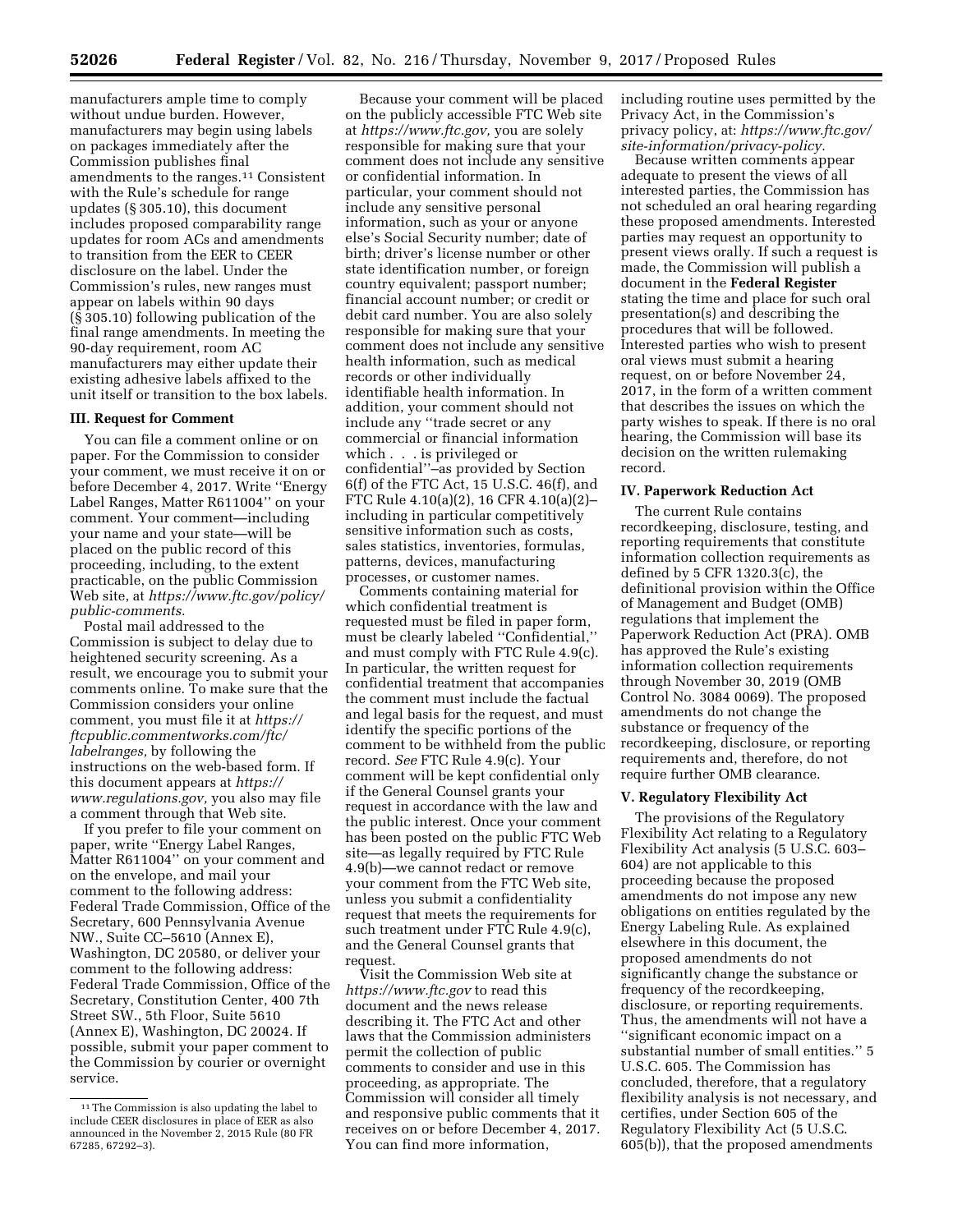will not have a significant economic impact on a substantial number of small entities.

# **VI. Proposed Rule Language**

## **List of Subjects in 16 CFR Part 305**

Advertising, Energy conservation, Household appliances, Labeling, Reporting and recordkeeping requirements.

For the reasons set out above, the Commission proposes to amend 16 CFR part 305 as follows:

# **PART 305—ENERGY AND WATER USE LABELING FOR CONSUMER PRODUCTS UNDER THE ENERGY POLICY AND CONSERVATION ACT (**''**ENERGY LABELING RULE**''**)**

■ 1. The authority citation for Part 305 continues to read as follows:

**Authority:** 42 U.S.C. 6294.

 $\blacksquare$  2. In § 305.5, remove paragraph (c) and redesignate paragraph (d) as paragraph (c).

 $\blacksquare$  3. In § 305.8, revise paragraph (c) to read as follows:

### **§ 305.8 Submission of data.**

next annual report.

\* \* \* \* \* (c) All information required by paragraph (a)(1) through (a)(3) of this section must be submitted for new models prior to any distribution of such model. Models subject to design or retrofit alterations which change the data contained in any annual report shall be reported in the manner required for new models. Models which are discontinued shall be reported in the

 $\blacksquare$  4. In § 305.10, paragraphs (a) and (b) are revised and paragraph (c)(3) is added to read as follows:

## **§ 305.10 Ranges of comparability on the required labels.**

(a) *Range of estimated annual energy costs or energy efficiency ratings.* The range of estimated annual operating costs or energy efficiency ratings for each covered product (except televisions, ceiling fans, fluorescent lamp ballasts, lamps, metal halide lamp fixtures, showerheads, faucets, water

closets and urinals) shall be taken from the appropriate appendix to this part in effect at the time the labels are affixed to the product. The Commission shall publish revised ranges in the **Federal Register** in 2022. When the ranges are revised, all information disseminated after 90 days following the publication of the revision shall conform to the revised ranges. Products that have been labeled prior to the effective date of a modification under this section need not be relabeled.

(b) *Representative average unit energy cost.* The Representative Average Unit Energy Cost to be used on labels as required by § 305.11 and disclosures as required by § 305.20 are listed in appendices K1 and K2 to this part. The Commission shall publish revised Representative Average Unit Energy Cost figures in the **Federal Register** in 2022. When the cost figures are revised, all information disseminated after 90 days following the publication of the revision shall conform to the new cost figure.

(c) \* \* \*

(3) For refrigerator and refrigeratorfreezer labels:

(i) If the model's energy cost falls outside of either or both ranges on the label, include the language in paragraph (c)(2) of this section.

(ii) If the model's energy cost only falls outside of the range for models with similar features, but is within the range for all models, include the product on the scale and place a triangle below the dollar value.

(iii) If the model's energy cost falls outside of both ranges of comparability, omit the triangle beneath the yearly operating cost value.

■ 5. Amend § 305.11 by republishing paragraph (d) introductory text and adding paragraph (d)(3) to read as follows:

## **§ 305.11 Labeling for refrigerators, refrigerator-freezers, freezers, dishwashers, clothes washers, water heaters, room air conditioners, and pool heaters.**

\* \* \* \* \* (d) Label types. Except as indicated in paragraph (d)(3) of this section, the labels must be affixed to the product in

the form of an adhesive label or a hang tag as follows:

\* \* \* \* \* (3) *Package labels for certain products.* Labels for electric instantaneous water heaters shall be printed on or affixed to the product's packaging in a conspicuous location. Labels for room air conditioners produced on or after October 1, 2018 shall be printed on or affixed to the principal display panel of the product's

\* \* \* \* \*

packaging.

■ 6. In § 305.12, revise paragraphs  $(g)(12)(ii)$ ,  $(g)(13)(ii)$ , and  $(g)(14)(ii)$  to read as follows:

## **§ 305.12 Labeling for central air conditioners, heat pumps, and furnaces.**

- \* \* \* \* \*
	- (g) \* \* \*  $(12) * * * *$

(iii) A map appropriate for the model and accompanying text as illustrated in the sample label 7 in appendix L.

\* \* \* \* \*  $(13) * * * *$ 

(ii) A map appropriate for the model and accompanying text as illustrated in the sample label 7 in appendix L.

\* \* \* \* \* (14) For any single-package air conditioner with a minimum EER below 11.0, the label must contain the following regional standards information:

(ii) A map appropriate for the model and accompanying text as illustrated in the sample label 7 in appendix L. \* \* \* \* \*

■ 7. Amend § 305.16 by removing paragraph (a)(5).

■ 8. Appendix C1 to Part 305 is revised to read as follows:

## **Appendix C1 to Part 305—Compact Dishwashers**

#### **Range Information**

''Compact'' includes countertop dishwasher models with a capacity of fewer than eight (8) place settings. Place settings shall be in accordance with appendix C to 10 CFR part 430, subpart B. Load patterns shall conform to the operating normal for the model being tested.

| Capacitv | Range of estimated annual<br>energy costs<br>(dollars/year) |      |
|----------|-------------------------------------------------------------|------|
|          | Low                                                         | High |
| Compact  | <b>CH-</b><br>১৷                                            | \$27 |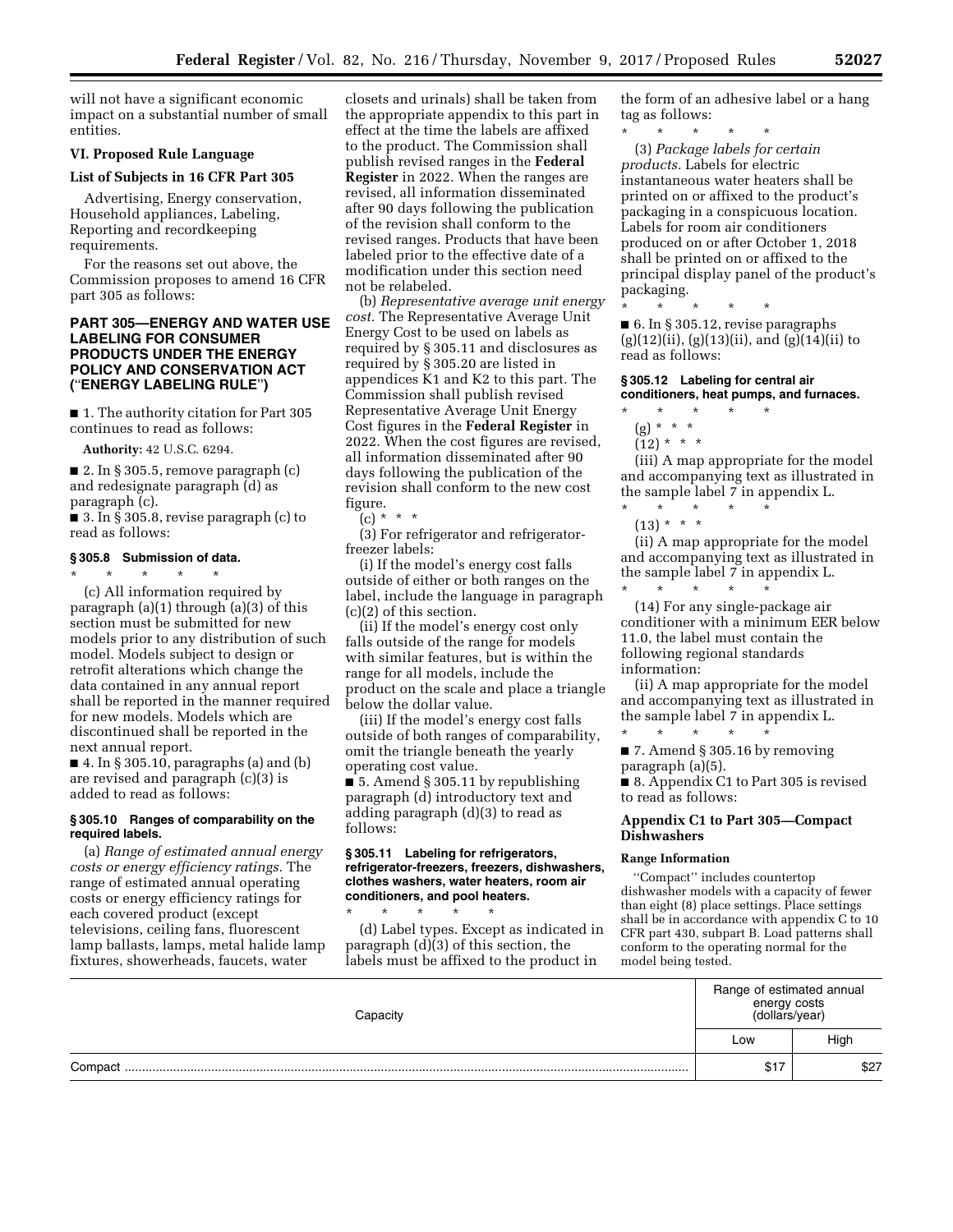Ξ

#### ■ 9. Appendix C2 to Part 305 is revised to read as follows: **Appendix C2 to Part 305—Standard Dishwashers Range Information**  ''Standard'' includes dishwasher models with a capacity of eight (8) or more place settings. Place settings shall be in accordance with appendix C to 10 CFR part 430, subpart B. Load patterns shall conform to the operating normal for the model being tested. **Capacity** Range of estimated annual energy costs (dollars/year) Low | High Standard .................................................................................................................................................................. \$26 \$40

# ■ 10. Appendix E to Part 305 is revised to read as follows:

# **Appendix E to Part 305—Room Air Conditioners**

**Range Information** 

| Manufacturer's rated cooling capacity in Btu's/hr | Range of estimated annual<br>energy costs<br>(dollars/year) |      |
|---------------------------------------------------|-------------------------------------------------------------|------|
|                                                   | Low                                                         | Hiah |
| Without Reverse Cycle and with Louvered Sides:    |                                                             |      |
|                                                   | \$40                                                        | \$53 |
|                                                   | 48                                                          | 72   |
|                                                   | 65                                                          | 127  |
|                                                   | 115                                                         | 182  |
|                                                   | 189                                                         | 386  |
| Without Reverse Cycle and without Louvered Sides: |                                                             |      |
|                                                   |                                                             |      |
|                                                   | 58                                                          | 80   |
|                                                   | 69                                                          | 147  |
|                                                   |                                                             | 158  |
|                                                   |                                                             |      |
|                                                   | 68                                                          | 238  |
|                                                   |                                                             |      |

\* No sufficient data submitted.

| $\blacksquare$ 11. Revise Appendices G1, G2, G3, |  |
|--------------------------------------------------|--|
| G4, G5, G6, G7, and G8 to read as                |  |
| follows:                                         |  |

# **Appendix G1 to Part 305—Furnaces— Gas**

| Furnace type | Range of annual fuel<br>utilization efficiencies<br>(AFUEs) |              |
|--------------|-------------------------------------------------------------|--------------|
|              | Low                                                         | High         |
|              | 80.0<br>81.0                                                | 98.7<br>95.0 |

# **Appendix G2 to Part 305—Furnaces— Electric**

| Furnace type | Range of annual fuel<br>utilization efficiencies<br>(AFUEs) |       |
|--------------|-------------------------------------------------------------|-------|
|              |                                                             | High  |
|              | 100.0                                                       | 100.0 |

**Appendix G3 to Part 305—Furnaces— Oil**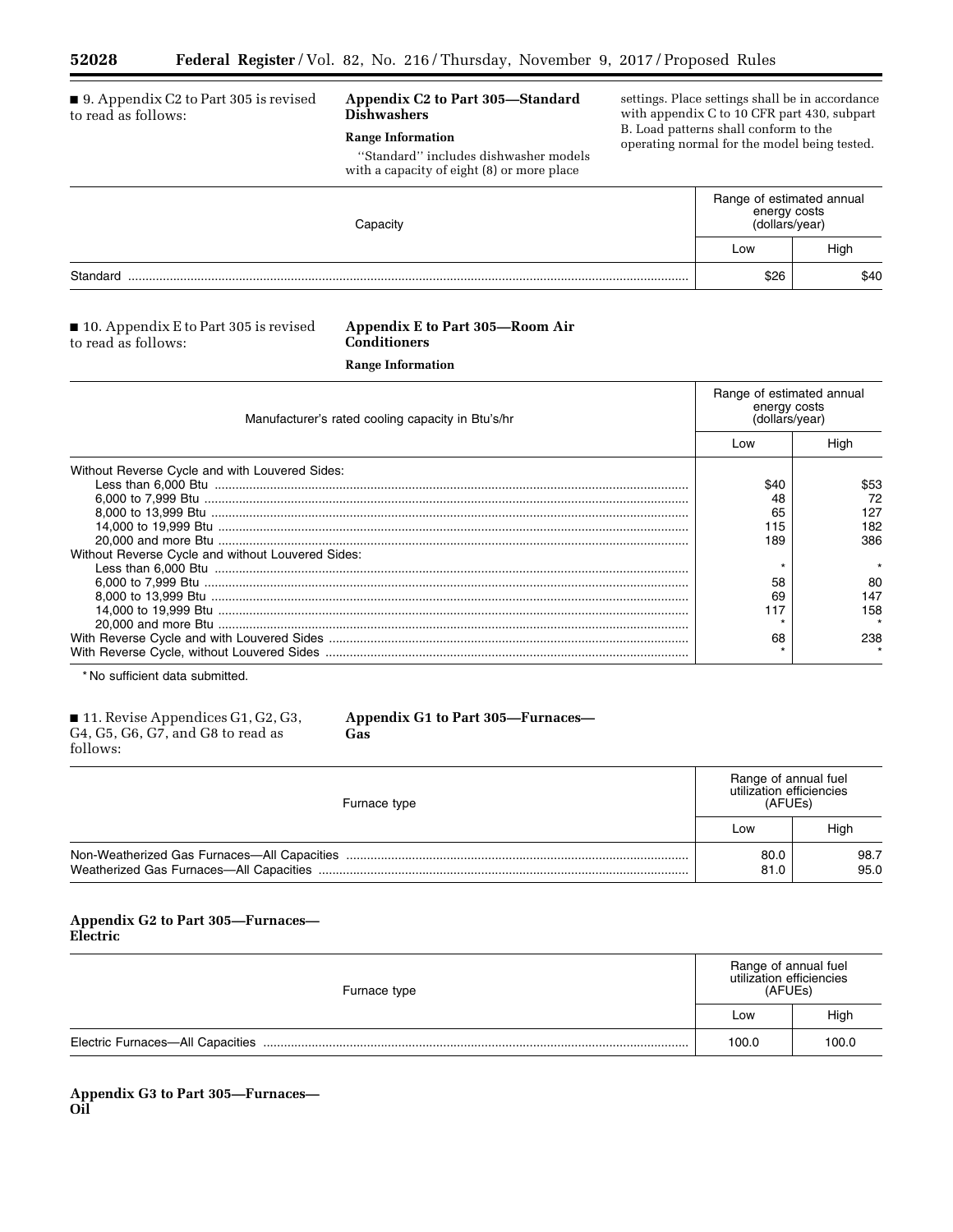| "<br>e.<br>r i |  |
|----------------|--|
|----------------|--|

| Type                                                                      | Range of annual fuel<br>utilization efficiencies<br>(AFUEs) |              |
|---------------------------------------------------------------------------|-------------------------------------------------------------|--------------|
|                                                                           | Low                                                         | High         |
|                                                                           | 83.0<br>78.0                                                | 96.7<br>83.0 |
| <b>Appendix G4 to Part 305-Mobile</b><br><b>Home Furnaces-Gas</b>         |                                                             |              |
| Type                                                                      | Range of annual fuel<br>utilization efficiencies<br>(AFUEs) |              |
|                                                                           | Low                                                         | High         |
|                                                                           | 80.0                                                        | 97.3         |
| <b>Appendix G5 to Part 305-Mobile</b><br><b>Home Furnaces-Oil</b><br>Type | Range of annual fuel<br>utilization efficiencies<br>(AFUEs) |              |
|                                                                           | Low                                                         | High         |
|                                                                           | 80.0                                                        | 87.0         |
| Appendix G6 to Part 305-Boilers (Gas)<br>Type                             | Range of annual fuel<br>utilization efficiencies<br>(AFUEs) |              |
|                                                                           | Low                                                         | High         |
|                                                                           | 82.0<br>80.4                                                | 96.8<br>83.4 |
| Appendix G7 to Part 305-Boilers (Oil)                                     |                                                             |              |
| Type                                                                      | Range of annual fuel<br>utilization efficiencies<br>(AFUEs) |              |
|                                                                           | Low                                                         | High         |
|                                                                           | 84.0                                                        | 90.0         |
| <b>Appendix G8 to Part 305-Boilers</b><br>(Electric)                      |                                                             |              |
| Type                                                                      | Range of annual fuel<br>utilization efficiencies<br>(AFUEs) |              |
|                                                                           | Low                                                         | High         |
|                                                                           | 100                                                         | 100          |

■ 12. Appendices J1 and J2 are revised to read as follows:

**Appendix J1 to Part 305—Pool Heaters—Gas Range Information**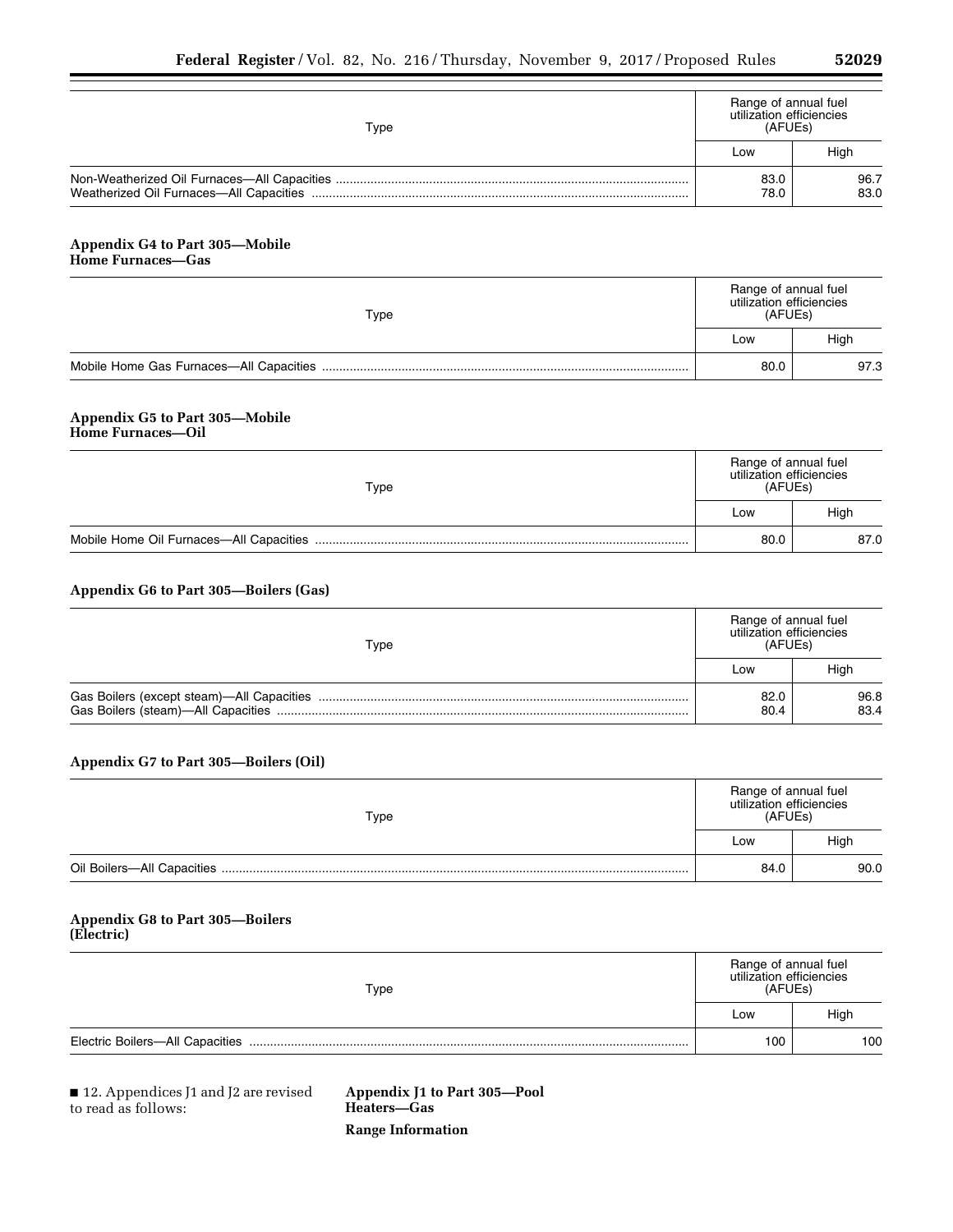|                                         | Range of thermal efficiencies<br>(percent) |             |         |      |
|-----------------------------------------|--------------------------------------------|-------------|---------|------|
| Manufacturer's rated heating capacities |                                            | Natural gas | Propane |      |
|                                         | Low                                        | High        | Low     | High |
|                                         | 82.0                                       | 96.0        | 82.0    | 96.0 |

# **Appendix J2 to Part 305—Pool Heaters—Oil**

| Manufacturer's<br>rated<br>heating capacities | Range of thermal<br>efficiencies<br>(percent) |      |  |
|-----------------------------------------------|-----------------------------------------------|------|--|
|                                               | l ow                                          | High |  |
| All capacities                                |                                               |      |  |

\* No data submitted.

■ 13. Appendix K to Part 305 is removed and Appendices K1 and K2 are added to read as follows:

**Appendix K1 to Part 305— Representative Average Unit Energy Costs for Refrigerators, Refrigerator-Freezers, Freezers, Clothes Washers, and Water Heater Labels** 

This Table contains the representative unit energy costs that must be utilized to calculate

estimated annual energy cost disclosures required under sections 305.11 and 305.20 for refrigerators, refrigerator-freezers, freezers, clothes washers, and water heaters. This Table is based on information published by the U.S. Department of Energy in 2013.

| Type of energy | In commonly used terms                                                  | As required by<br>DOF test<br>procedure                                                                     |
|----------------|-------------------------------------------------------------------------|-------------------------------------------------------------------------------------------------------------|
|                | │ \$1.09/therm.4 \$11.12/MCF <sup>5 6</sup> ……………………………………………………………………… | 5.1200/kWh.<br>\$0.0000109/Btu.<br>\$0.00002740/Btu.<br><sup>1</sup> \$0.00002639/Btu.<br>\$0.00003119/Btu. |

<sup>1</sup> Btu stands for British thermal unit.

2 kWh stands for kiloWatt hour.

 $31$  kWh = 3,412 Btu.

 $41$  therm = 100,000 Btu. Natural gas prices include taxes.

5 MCF stands for 1,000 cubic feet.

<sup>6</sup> For the purposes of this table, 1 cubic foot of natural gas has an energy equivalence of 1,023 Btu.

7For the purposes of this table, 1 gallon of No. 2 heating oil has an energy equivalence of 138,690 Btu.

<sup>8</sup> For the purposes of this table, 1 gallon of liquid propane has an energy equivalence of 91,333 Btu.

9For the purposes of this table, 1 gallon of kerosene has an energy equivalence of 135,000 Btu.

## **Appendix K2 to Part 305— Representative Average Unit Energy Costs for Dishwasher and Room Air Conditioner Labels**

estimated annual energy cost disclosures required under sections 305.11 and 305.20 for dishwashers and room air conditioners. This Table is based on information published by the U.S. Department of Energy in 2017.

This Table contains the representative unit energy costs that must be utilized to calculate

| Type of energy | In commonly used terms | As required by<br>DOE test<br>procedure                                                         |
|----------------|------------------------|-------------------------------------------------------------------------------------------------|
|                |                        | \$.1300/kWh.<br>\$0.00001052/Btu.<br>50.00001883/Btu.<br>\$0.00001672/Btu.<br>\$0.00002232/Btu. |

<sup>1</sup> Btu stands for British thermal units.

2 kWh stands for kilowatt hour.

3 1 kWh = 3,412 Btu.

 $41$  therm = 100,000 Btu.

5 MCF stands for 1,000 cubic feet.

<sup>6</sup> For the purposes of this table, one cubic foot of natural gas has an energy equivalence of 1,032 Btu.

7For the purposes of this table, one gallon of No. 2 heating oil has an energy equivalence of 137,561 Btu.

<sup>8</sup> For the purposes of this table, one gallon of liquid propane has an energy equivalence of 91,333 Btu.

9 For the purposes of this table, one gallon of kerosene has an energy equivalence of 135,000 Btu.

\* \* \* \* \*

■ 14. In Appendix L, revise sample labels 3 and 4, add sample label 6, and revise sample labels 9, and 9A to read as follows:

\* \* \* \* \*

**BILLING CODE 6750–01–P**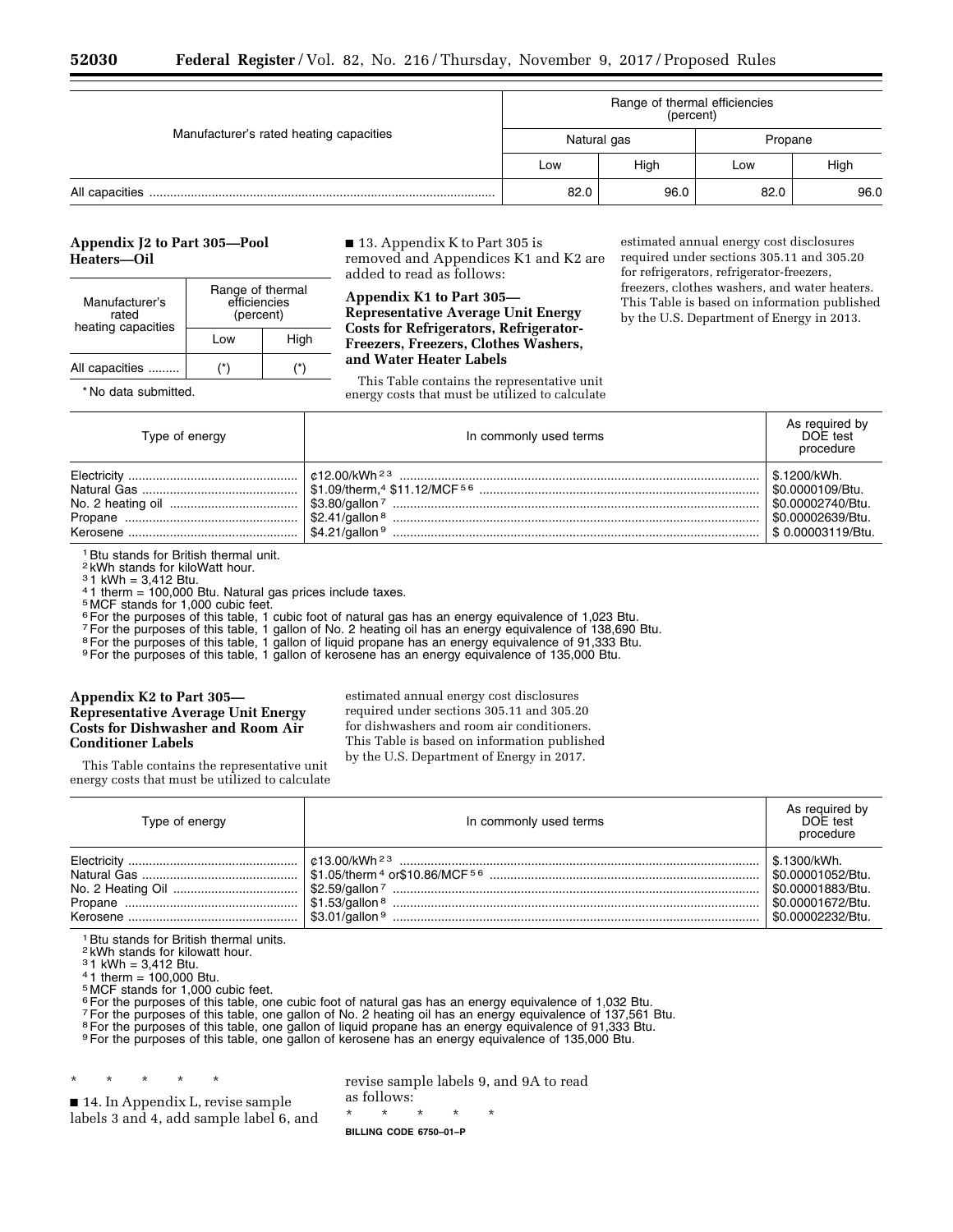

**Sample Label** 3

\* \* \* \* \*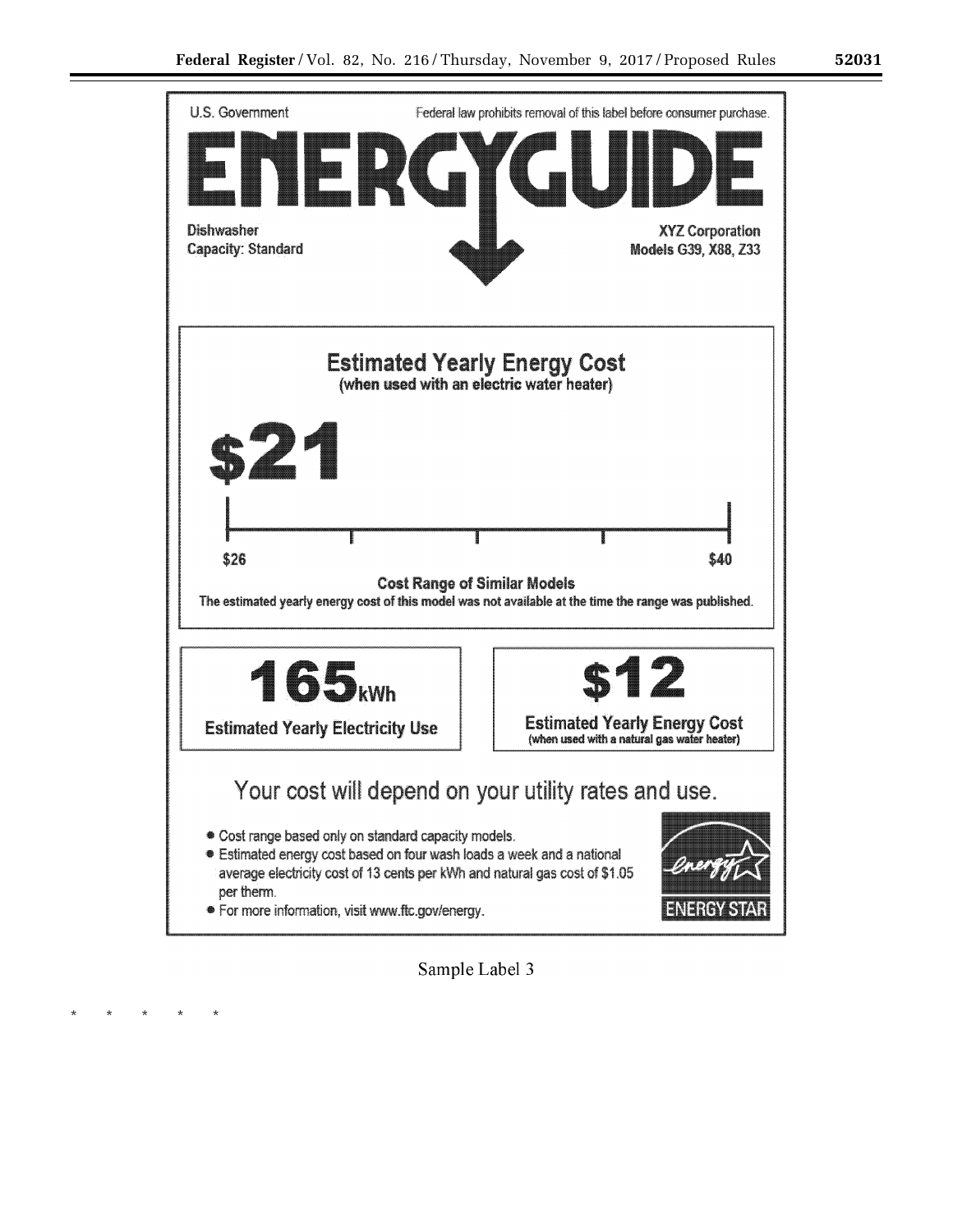\* \* \* \* \*



Sample Label 4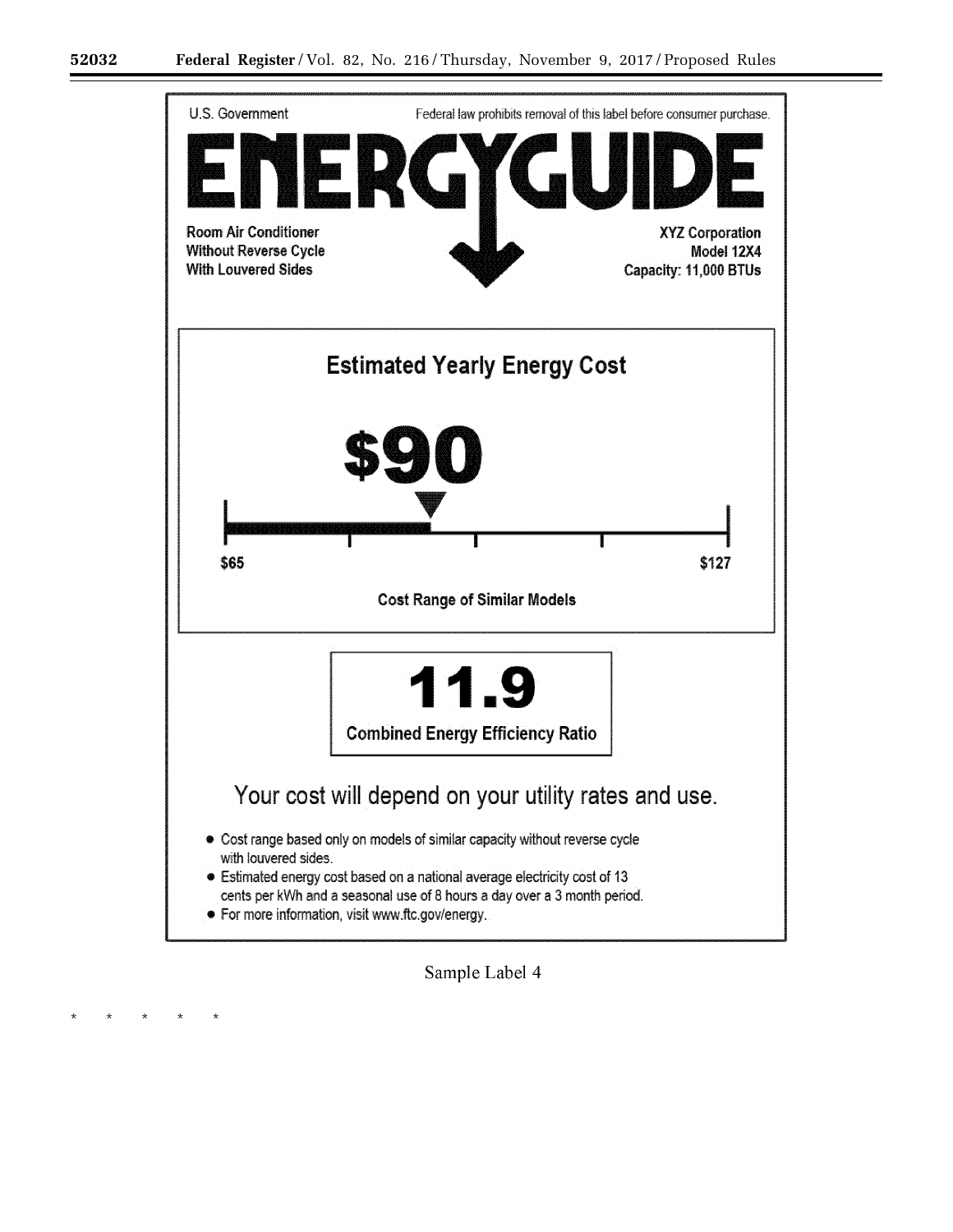

# SAMPLE LABEL 6 - POOL HEATER

\* \* \* \* \*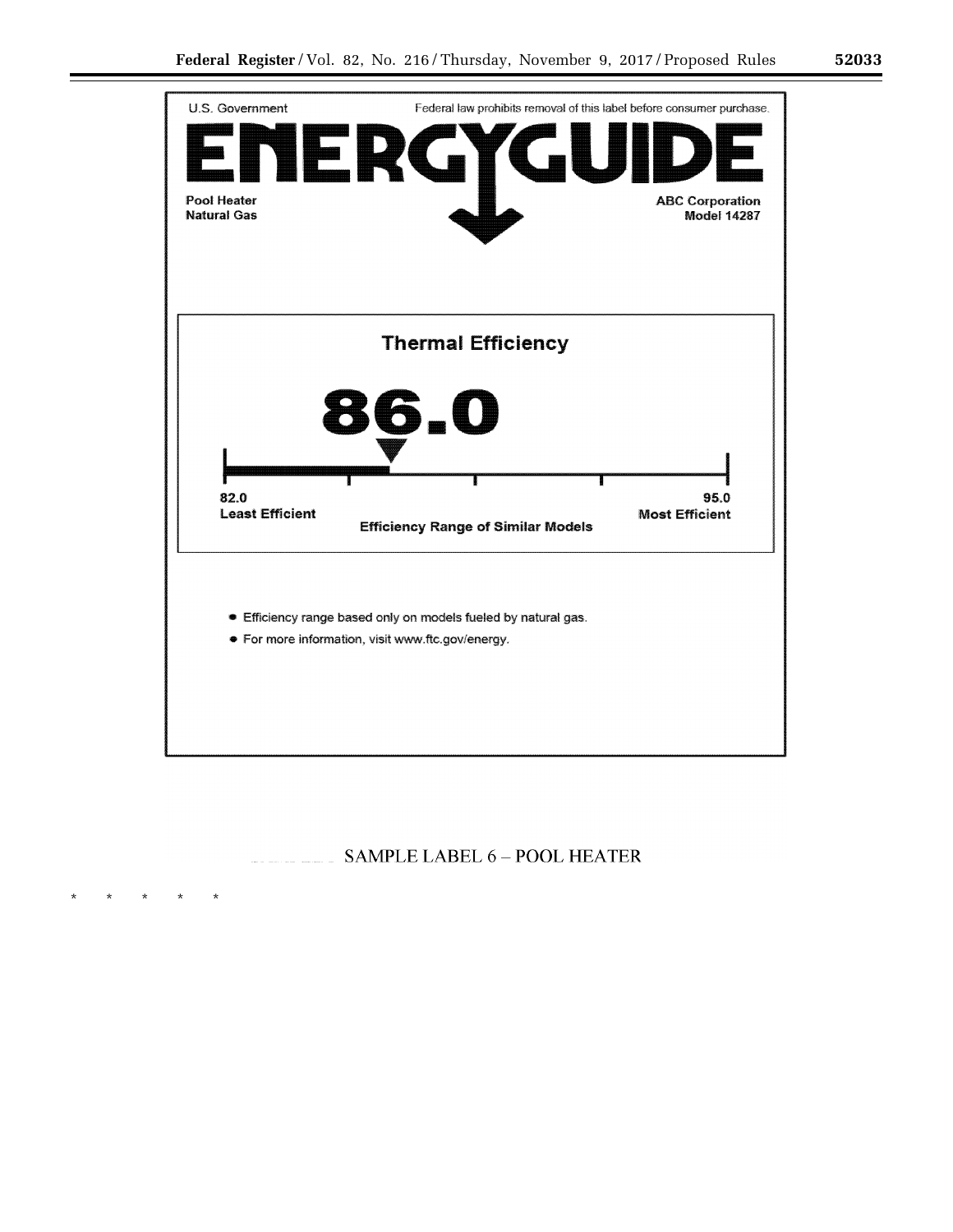۳

\* \* \* \* \*



Sample Label 9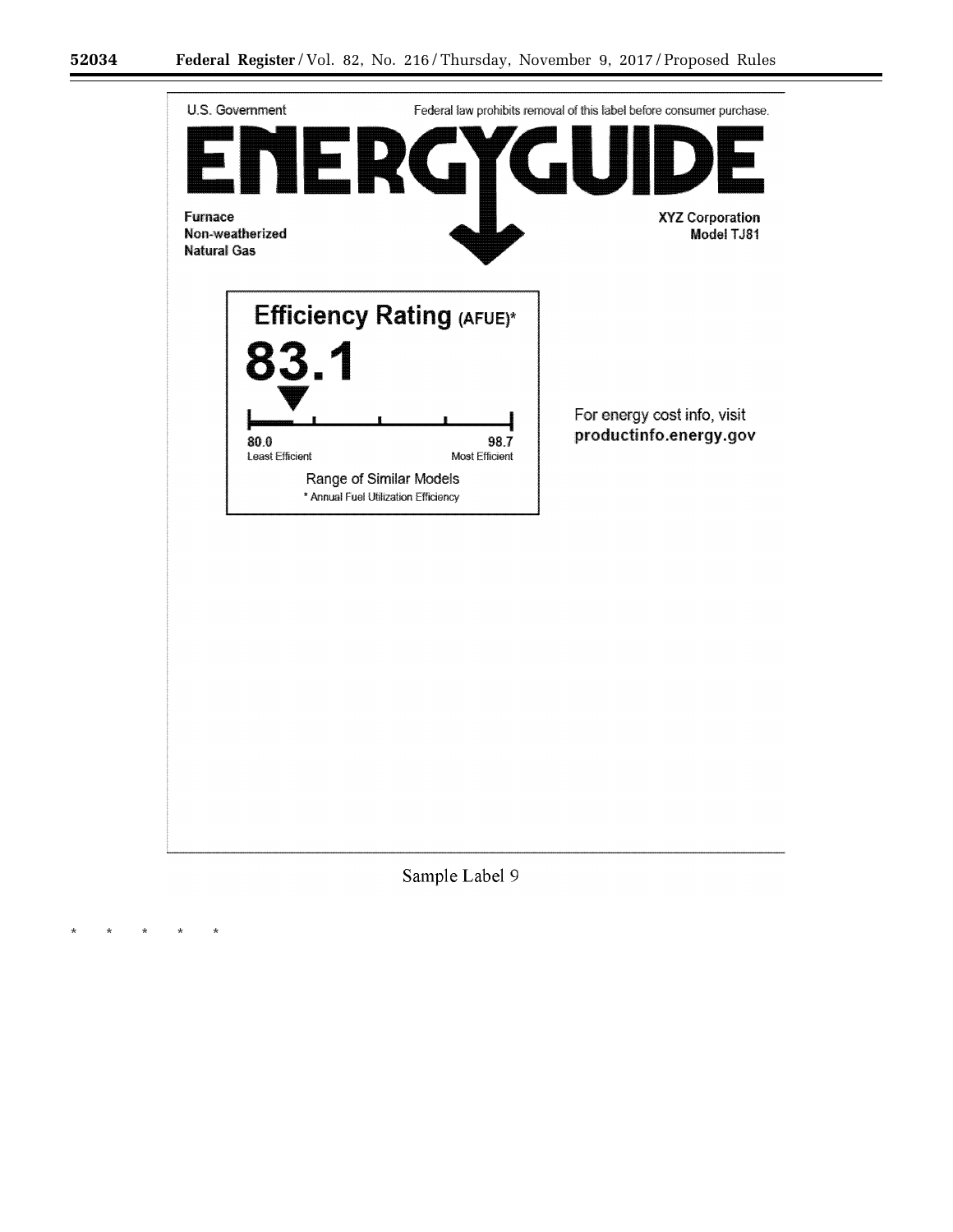



Sample Label 9A

۰